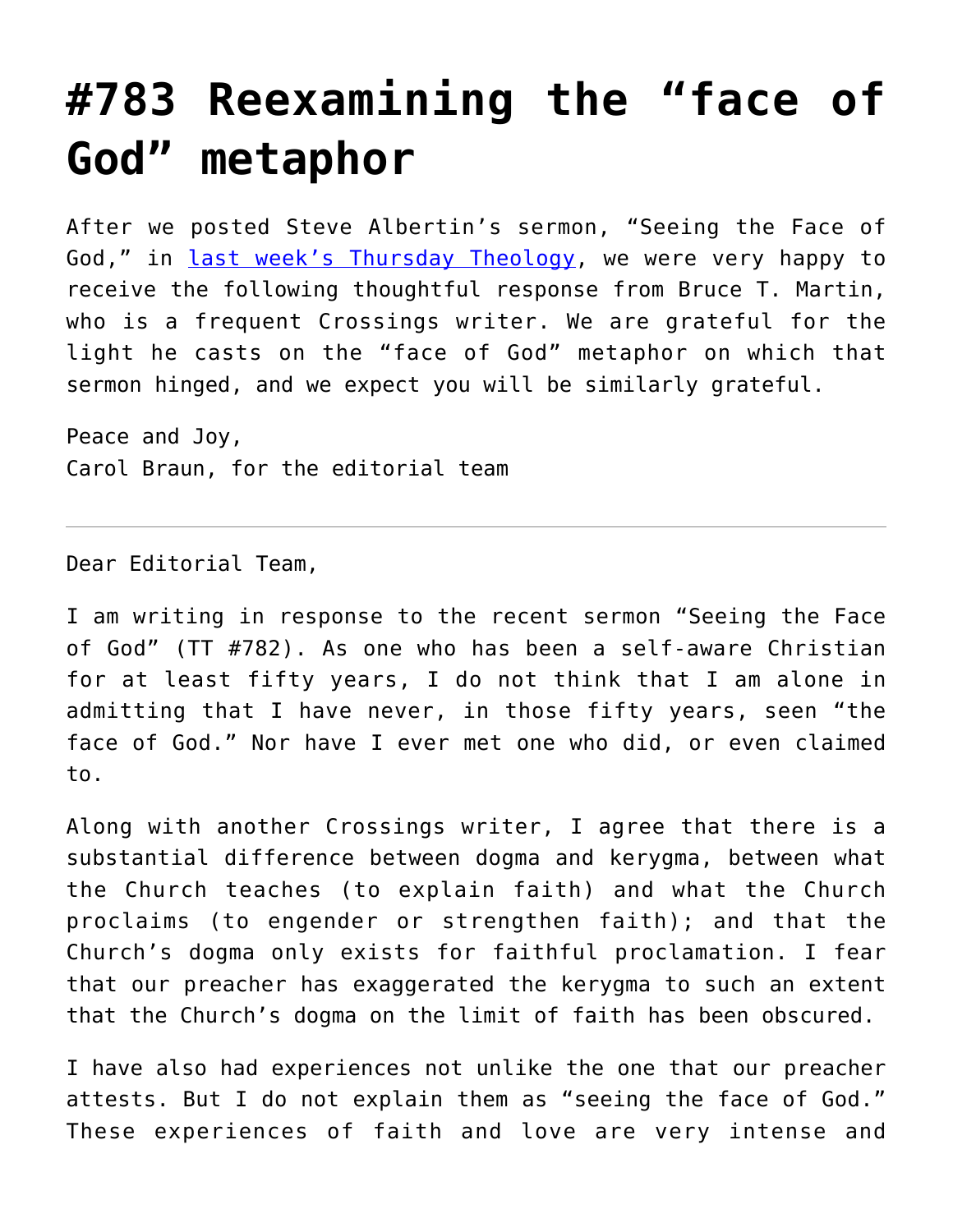personal. They cry out to God in faith, and feel in the flesh God's reflective love in and among our fellow Christ-trusters. Such experiences are what Luther called the "conversation and consolation" of the faithful. Even here the Word of God is central, being grasped by faith alone. Luther called God's works in creation (the old creation, that is) "masks" in order to prevent any form of self-righteous works or idolatry. Faith sees through the masks, not to see God himself, but to see his works and to experience their impact as from God. Faith and love are for the "night," not for the "day." To use an analogy: stargazing is a wonderful experience, but one should never stargaze during the day.

In the Book of Revelation, "seeing the face of God" is of course an anthropomorphic metaphor, but one that sets forth the proper distinction between "faith" and "sight." In the New Heaven and New Earth, yet to come, where God himself is the only light available, faith gives way to sight, and sin and death are no more. Such "sight" is unavailable to anticipatory faith in the here and now. For us, living in the unmasked light of God remains always a promise, the trusting of which we call faith but not sight. "Sight" is a metaphor we reserve for a sinless existence yet to come. Which makes me wonder why our preacher has made sight into a present possibility. The only explanation I can think of is that the experience of faith and love he eloquently described was somehow worthy of this high-value expression. But is it? Is any possible experience really something more than faith and love? It seems to me that the apocalyptic "sight" metaphor is far too weighty for any earthly experience to bear, and that using it so mundanely not only devalues faith but effectively removes the great promise yet to come.

Though he wasn't present to witness the powerful experience he tells, the preacher claimed that he himself "saw the face of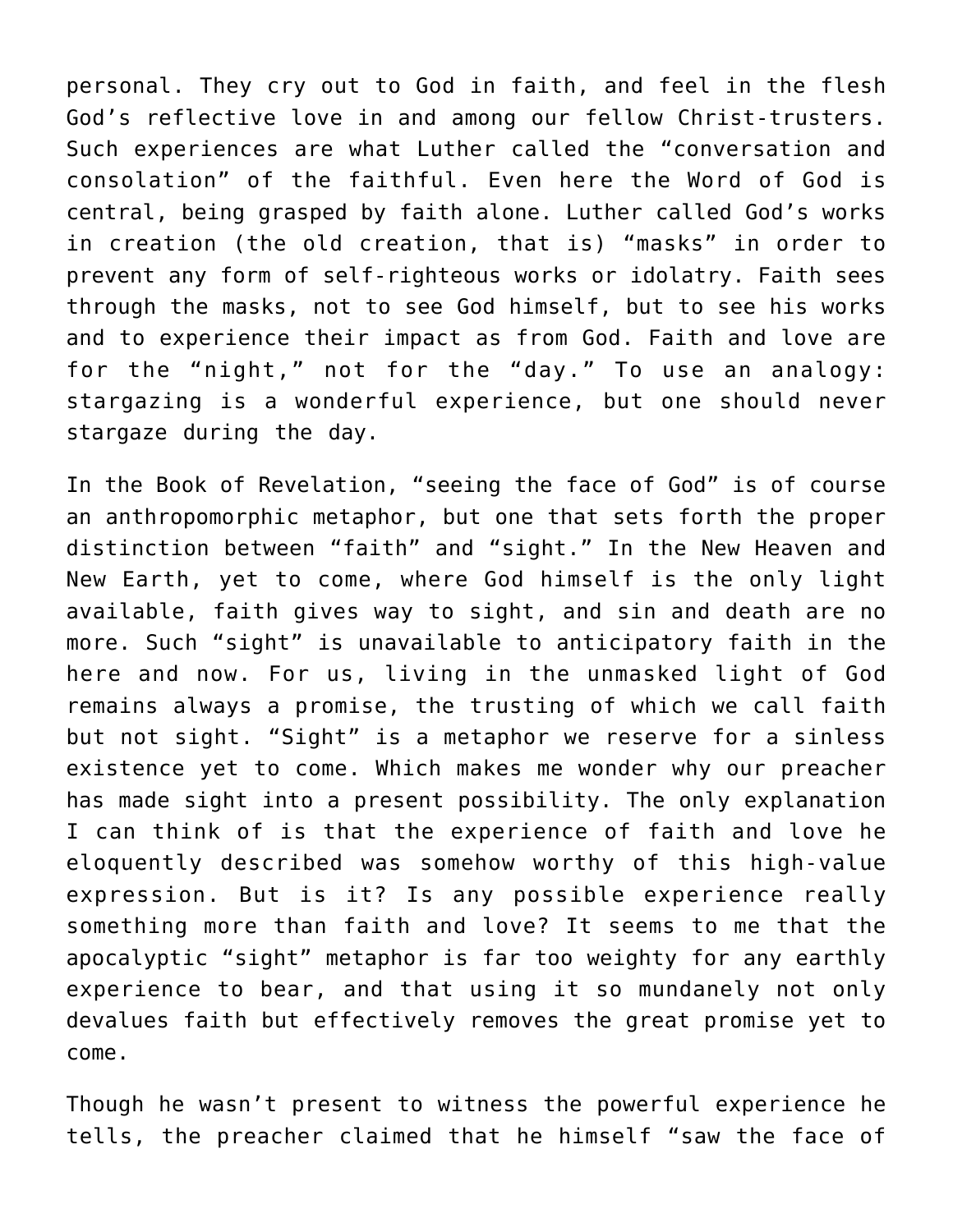God". Does a second-hand retelling of an experience count as an actual experience? (But I won't quibble with that.) With this metaphor, he no doubt wished to convey that in the here and now (in the loving act he described) Christ himself was present, faith was at work, and that God himself was among the suffering providing comfort in gospel-words and in the flesh. The question is, Does using the expression "seeing the face of God" adequately or even accurately summarize these kerygmatic ideas? Isn't faith-in-Christ (and the love-of-Christ as faith's reallife consequence) the adequate and accurate description of what is going one here? Going beyond Christ (who for us is always the Crucified One) to the unmasked God is, I submit, going too far in our preaching (because we wouldn't like Who we "saw"). And, if I may say so, it not only makes Christians like me wonder about the adequacy of our experiences but causes non-Christians to shake their heads in impossible wonderment. I'd like to prevent that. [I am well aware of the several distinctions made between the Hidden and Revealed God, but here I am simply working with the notion of the masks of creation and would not like to unmask God at all.]

Now, one might be inclined to accept the "face of God" metaphor if it were not for the Book of Revelation upon which it is ostensibly based. After all, if God himself is present in his Word, then the whole God is present (even if hiddenly), and the "face of God" could be an adequate metaphor. But this will always be in the context of God's suffering presence among us, and nothing to "glory" in (except of course by faith in the Crucified). But in the Book of Revelation, faith gives way to sight and suffering and death is no more. This is the promise that faith conveys. In the New Heaven and New Earth, we will see the glory of God and not die, forevermore.

My appeal, based on the application of the Church's dogma (the limit to faith) to the Church's kerygma, is to reserve "faith-